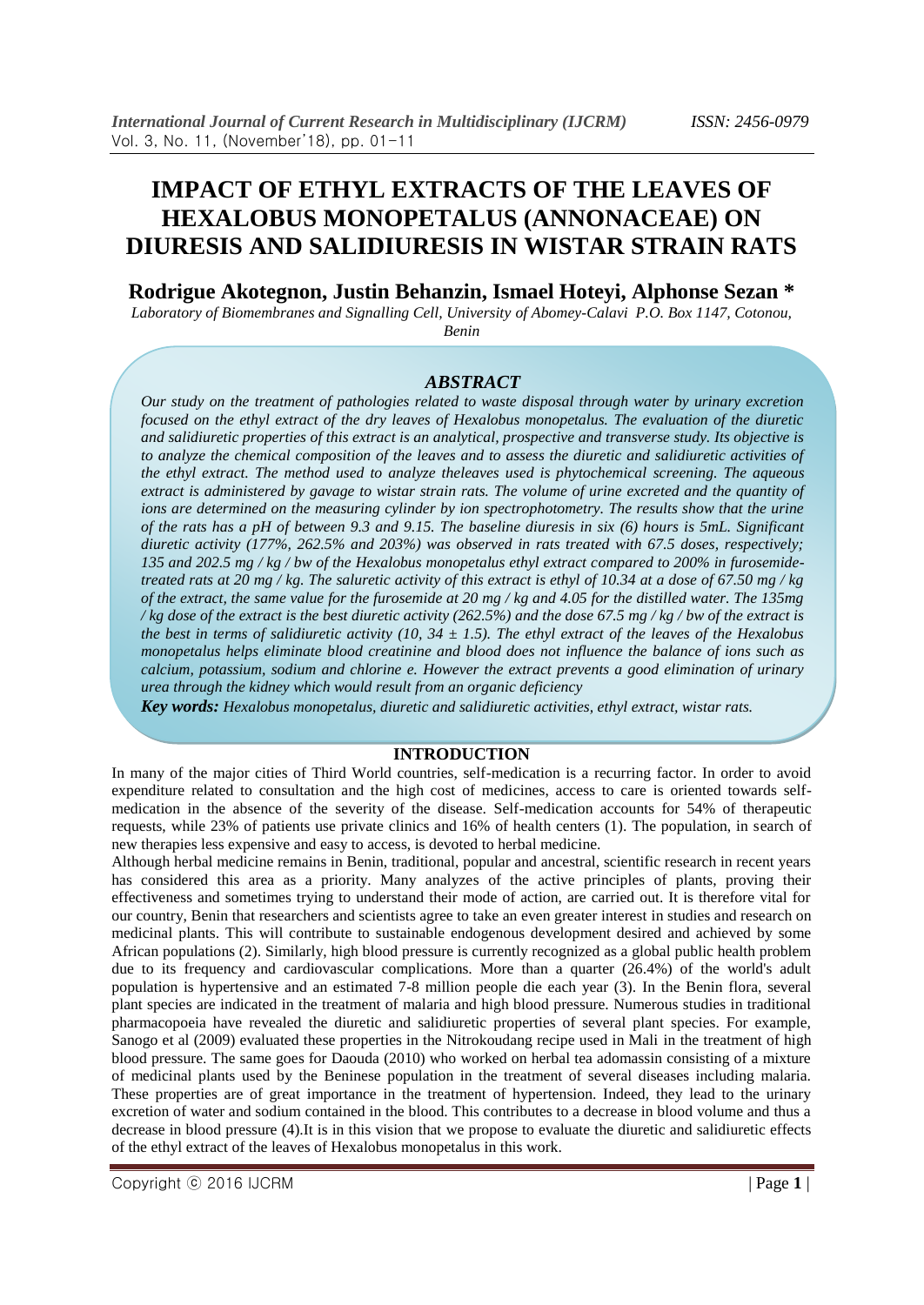### **Materials**

# **MATERIALS AND METHODS**

The aqueous hot extracts obtained from the leaves of Hexalobus monopetalus were used as plant material for the study.The animal material consists of blood (serum) and urine from male Wistar rats weighing between 180g and 220g, bred in the laboratory of the Biomembranes Laboratory and Cell Signaling. These animals have free access to food and water.Rat cages are used to collect urine and have a faecal separation glass system.



Photo : Diuresis cage

# **Methods of Study**

Our work was carried out in two phases: a preparatory phase and an experimental phase of in vivo research on diuretic and salidiuretic properties.

#### **Preparatory phase**

The leaves of Hexalobus monopetalus were dried in the open air at room temperature. These dried leaves were finely ground. The powder obtained is then stored in glass jars in order to avoid external contamination. The powder was used to obtain the aqueous extract.To obtain the ethyl extract of the leaves of Hexalobus monopetalus, 100 g of the powder obtained from the previously dried Hexalobus monopetalus leaves weighed using an analytical balance of Sartorius® type were macerated in 1000 ml of Ethanol at 96 ° C. and homogenize on a magnetic stirrer for 72 hours at laboratory temperature. The macerate was filtered three times and the filtrate obtained was evaporated at 40 ° C. in a Rotavapor® evaporator. The recovered paste extract is placed in an oven at  $45^\circ$  C. for drying. After drying the extract is scraped and crushed in a porcelain mortar and weighed in order to calculate the yield. The yield is determined by the ratio of the weight of the dry extract after evaporation to the weight of the dry plant material used for the extraction multiplied by 100%. It is these extracts that will be used to prepare the concentration ranges tested. Phytochemical screening is a chemical analysis based on reactions of coloration or precipitation more or less specific to each class of active ingredients. It is carried out according to the method of Houghton and Raman (1998).

#### **Phase of experimentation**

#### Animals and accommodation

All animals are of EOPS health status (free from specific pathogenic organisms). Upon receipt, the rats are randomly placed in groups of two (02) in standard cages for an acclimatization period (2 weeks) before being used in the different experiments. During this period the animals have free access to food and water and are kept in a pet shop at a constant temperature  $(22 \pm 2)$  ° C subjected to a 12 / 12h light / dark cycle.

#### **Evaluation of the diuretic activity of Hexalobus monopetalus**

In order to evaluate the diuretic activity with the ethyl extract of the leaves of Hexalobus monopetalus, we have disposed wistar rats weighing between 180 and 220 g, and of male sex. These rats were fasted for 18 hours before each test with free access to tap water only before and after receiving salt water surcharge (except the basic diuresis batch).

Our study was based on 05 lots of rats distributed as follows: lot 1 (base diuresis): 50ml / kg body weight distilled water, lot2 (Furosemide, MR): 20mg / kg body weight of furosemide. Lots 3; 4 and 5 received, in place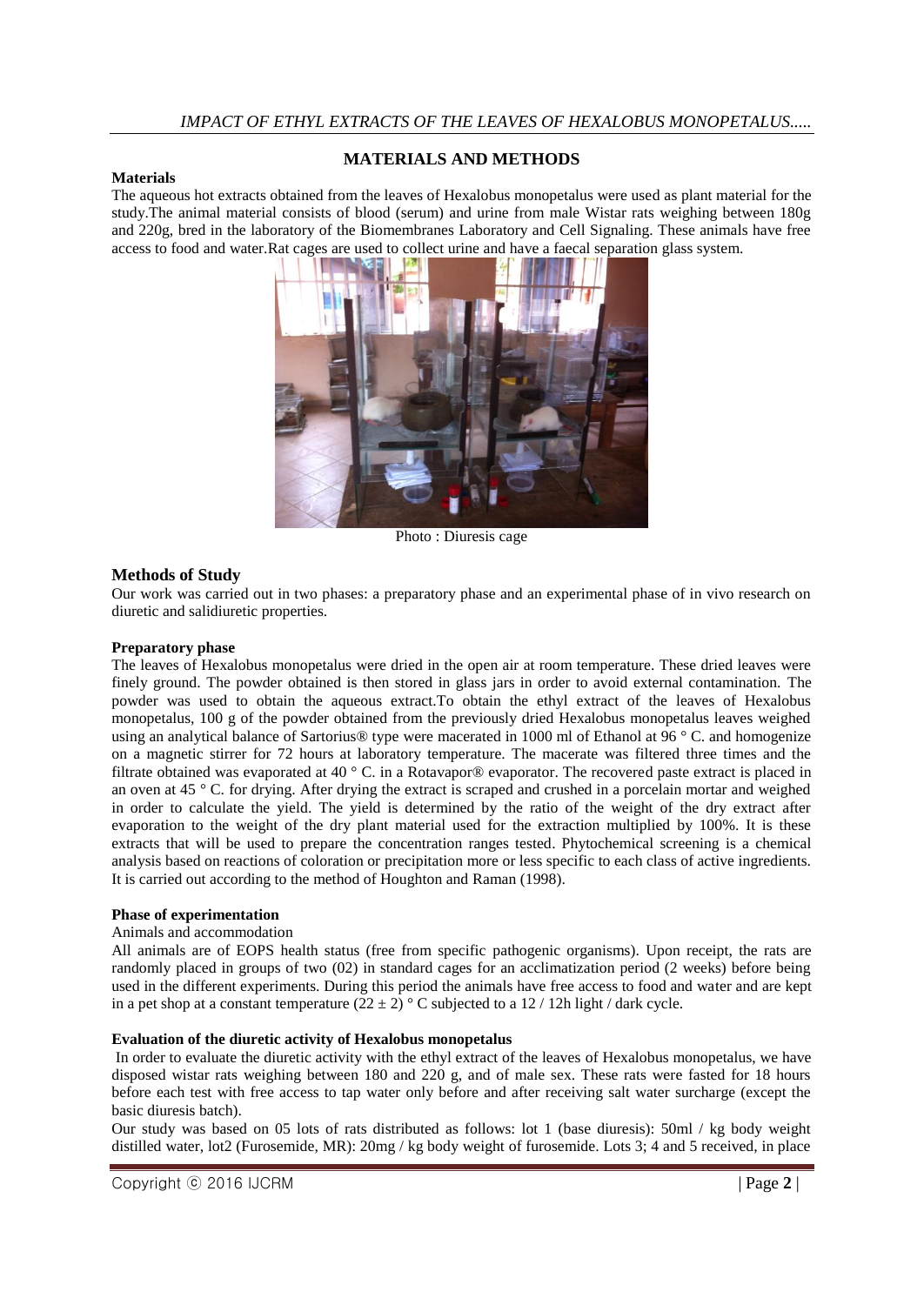of furosemide, the ethyl extract of the leaves of Hexalobus monopetalus at the respective doses of 67.5; 135 and 202.5 mg / kg of bw

### **Determination of basic diuresis**

For baseline diuresis, batch 1, 50 mL / kg / bw of distilled water was administered orally (esophagic gavage). Urinary excretion was measured 6H and 24H after administration.Détermination de l'activité diurétique de l'extrait éthylique des feuilles de Hexalobus monopetalus. The principle of determination of diuretic activity consists in measuring the volume of urinary excretion in wistar rats after administering 50 ml / kg of body weight of 1.8% NaCl solution and then the ethyl extract of the leaves of Hexalobus Monopetalus at the respective doses mentioned above: D67, 5; D100; D135 and D202, 5 mg / kg body weight in batches 3 to 5 respectively by oesophageal gavage. Lot 2 also received 1.8% NaCl solution as well as furosemide (MR), and lot 1 distilled water. After the treatment, each batch being composed of two rats, they are placed (each rat) in metabolic cages (01 rats per cage).Gasting of wistar rats: Administration of the ethyl extract of the leaves of Hexalobus monopetalus The gavage is done orally with a syringe equipped with an oesophageal probe. This ensures that the rat has swallowed the expected dose.

#### **Measuring the volume of urinary excretion**

For each group, urinary excretion of 6 h and 24 h was measured after treatment on each wistar rat. After placing them each in the metabolic cages, the following parameters were measured: latency (the appearance of the first urine drops after the gavage), the urinary volume after 6H and 24H and the urinary pH 24H after administration. The volume of urinary excretion (VEU) is obtained by the formula: VEU = VE / VA X 100; With VE = Volume of excretion; VA = Volume administered. VEU <80% = antidiuretic activity; VEU between 80-110 = no activity; VEU between 110-130%  $=$  low activity; VEU between 130-150% = moderate activity and VEU  $\geq$  150% = high activity. Note that a blood sample is taken 24 hours after the treatment on each rat. These blood samples will be used for the study of the salidiuretic activity of the ethyl extract of the leaves of Hexalobus monopetalus.

#### **Evaluation of the salidiuretic activity of Hexalobus monopetalus**

The principle is the influence of a diuretic on natriuremia and kaliuria in animals put in aqueous overload. The procedure is the same. The samples of urine collected were used. Urinary concentrations of sodium and potassium ions were determined using an Erbalyte Plus spectrophotometer and the salidiuretic activity was expressed as the [Na +] / [K +] ratio.

# **DETERMINATION OF URINARY POTASSIUM**

| Measurement in test tubes | <b>Blank</b>    | Standard        | Assav      |
|---------------------------|-----------------|-----------------|------------|
| Reagent                   | 1 <sub>ml</sub> | 1 <sub>ml</sub> | 1ml        |
| Demineralized Water       | $10 \text{ ul}$ |                 |            |
| Standard                  |                 | $10 \text{ ul}$ |            |
| Serum and urine           |                 |                 | $10 \mu$ l |

Mix well. Incubate for 5 min at room temperature. Record the absorbances at 500 nm (450-500) against the reagent blank. The reaction is stable 30 min in the absence of light.

|  | <b>Table 1: Determination of Potassium</b> |  |
|--|--------------------------------------------|--|
|--|--------------------------------------------|--|

#### **Dosage of urinary sodium**

**Procedure**

| Measurement in test tubes | <b>Blank</b> | Standard        | Assav           |
|---------------------------|--------------|-----------------|-----------------|
| Reagent                   | 1 ml         | 1ml             | 1 <sub>ml</sub> |
| Demineralized Water       | $10 \mu l$   |                 |                 |
| Standard                  |              | $10 \text{ ul}$ |                 |
| Serum and urine           |              |                 | $10 \text{ ul}$ |

Mix well. Incubate for 5 min at room temperature. Record absorbances at 500 nm (450-500) Against the White reagent. The reaction is stable 30 min in the absence of light.

# **Table 2: Determination of Sodium**

#### **Determination of other urinary and blood biochemical parameters**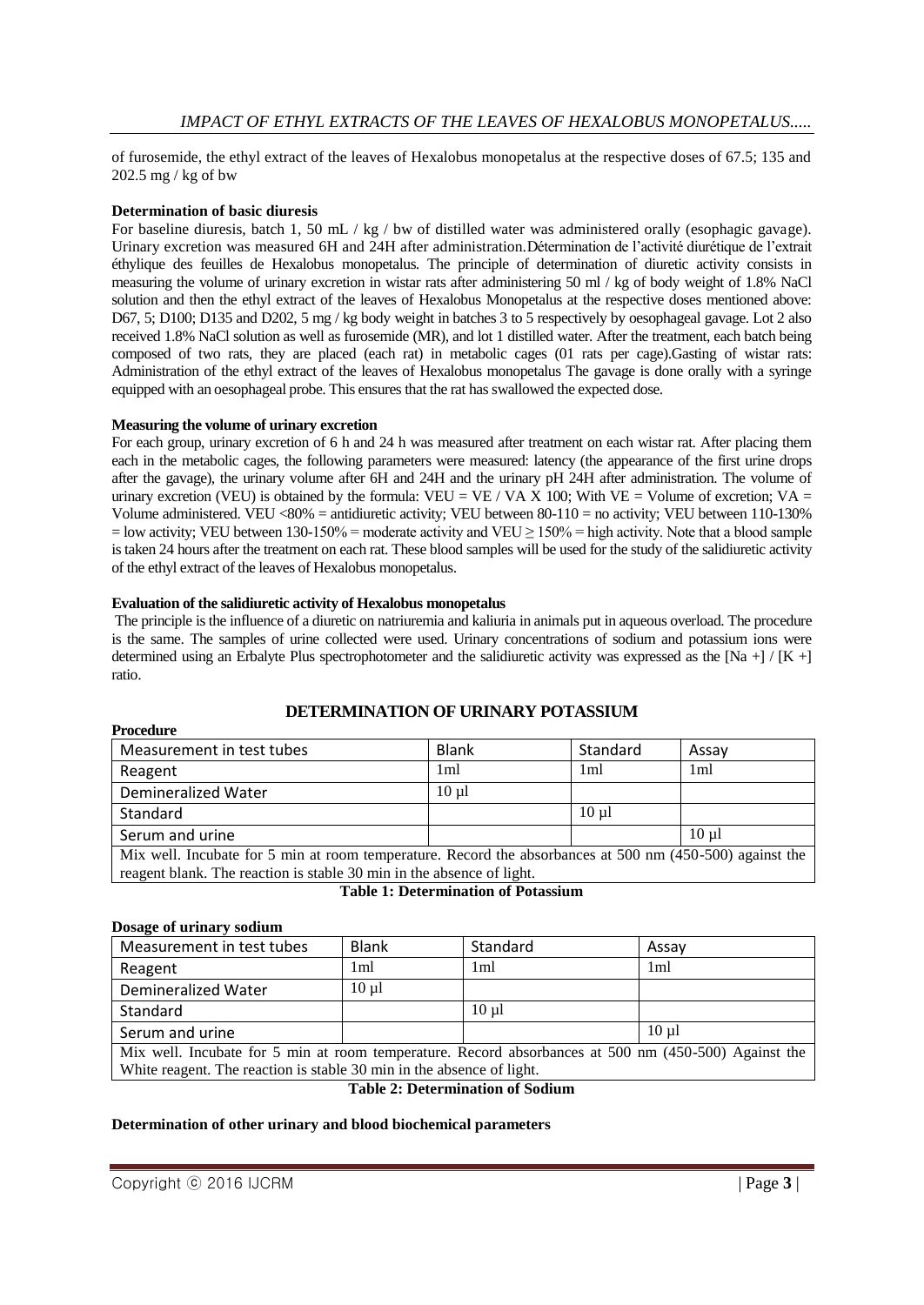#### **Blood sample**

Blood sampling is carried out according to the experimental protocol employed by Weiss et al. (2000), and modified by Descat (2002). Puncture of the retro-orbital sinus was performed. The animal is held with one hand in lateral decubitus, and held by the skin of the neck. The pressure of the thumb on the neck, behind the angle of the jaw, allows compression of the jugular vein, and therefore venous stasis towards the head, favoring the filling of the retro-orbital sinus. By making a slight traction on the upper eyelid with the index finger, we create an exophthalmos facilitating the taking of blood by means of tube with hematocrit not heparinized. The end of the tube is slowly introduced into the lateral angle of the eye. Progression through the tissues is facilitated by printing a small pipette rotation. As soon as the venous plexus is reached, the blood springs into the perorbital space and ascends by capillary action in the tube. The volume of blood collected is 0.5 to 2 ml. Before the tube is removed, the compression is released and the bleeding ceases spontaneously when the ocular pressure normalizes. The recovered blood is used for the determination of the various biochemical parameters.

#### **Determination of calcium**

#### Principle

The CPC method described (derived from Moorehead and Briggs) is used to determine the total calcium concentration in serum, plasma or urine. In an alkaline medium, 0-cresolphthalein complexon or CPC reacts with calcium ions to form a dark red colored complex whose absorbance, measured at 570 nm, is proportional to the calcium concentration in the specimen.

#### **Procedure**

| Measurement in test tubes                                                                                | <b>Blank</b>   | Standard   | Assay           |  |
|----------------------------------------------------------------------------------------------------------|----------------|------------|-----------------|--|
| Reagent                                                                                                  | $1 \text{ ml}$ | 1ml        | 1 <sub>m1</sub> |  |
| Demineralized Water                                                                                      | $25 \mu$ l     |            |                 |  |
| Standard                                                                                                 |                | $25 \mu$ l |                 |  |
| Serum and urine                                                                                          |                |            | 25 ul           |  |
| Mix well. Incubate 5min at room temperature. Read the absorbance at 570 nm (550-590) against the reagent |                |            |                 |  |
| blank. The color is stable for one hour in the absence of light                                          |                |            |                 |  |

**Table 3: Determination of Calcium**

# **Determination of magnesium**

#### **Principle**

Method based on that described by Gindler, Heth, and Khayam-Bashi. The camalgite, a metallochromic indicator, forms a colored complex, in an alkaline medium, with magnesium. The absorbance of the complex is measured at 510-550 nm and is proportional to the magnesium concentration in the specimen. EGTA limits the interference of calcium, while potassium cyanide reduces that of heavy metals. Polyvinylpyrrolidone and a surfactant reduce the interference of proteins and lipid levels.

| Measurement in test tubes                                                                                                                           | <b>Blank</b>    | Standard   | Assay           |  |
|-----------------------------------------------------------------------------------------------------------------------------------------------------|-----------------|------------|-----------------|--|
| Reagent R1                                                                                                                                          | 1 <sub>m1</sub> | 1ml        | 1 <sub>ml</sub> |  |
| <b>Demineralized Water</b>                                                                                                                          | $10 \mu l$      |            |                 |  |
| Standard R2(20mg/l)                                                                                                                                 |                 | $10 \mu l$ |                 |  |
| Serum                                                                                                                                               |                 |            | $10 \mu l$      |  |
| Mix. Let stand 5 minutes at constant temperature. Read the absorbance of the standard and tests at 530 nm<br>(510-550 nm) against the reagent blank |                 |            |                 |  |

#### **Table 4: Determination of Magnesium**

| <b>Determination of chlorine</b> |          |                 |       |  |
|----------------------------------|----------|-----------------|-------|--|
| Principle                        |          |                 |       |  |
| $Hg(SCN)2 + 2Cl$ -               |          | $HgCl2 + 2SCN-$ |       |  |
| $3(SCN) - Fe 3+$                 | Fe(SCN)3 |                 |       |  |
| <b>Procedure</b>                 |          |                 |       |  |
| Measurement in test tubes        | Blank    | Standard        | Assay |  |
| Reagent                          | 1ml      | 1ml             | 1ml   |  |
|                                  |          |                 |       |  |

Copyright ⓒ 2016 IJCRM | Page **4** |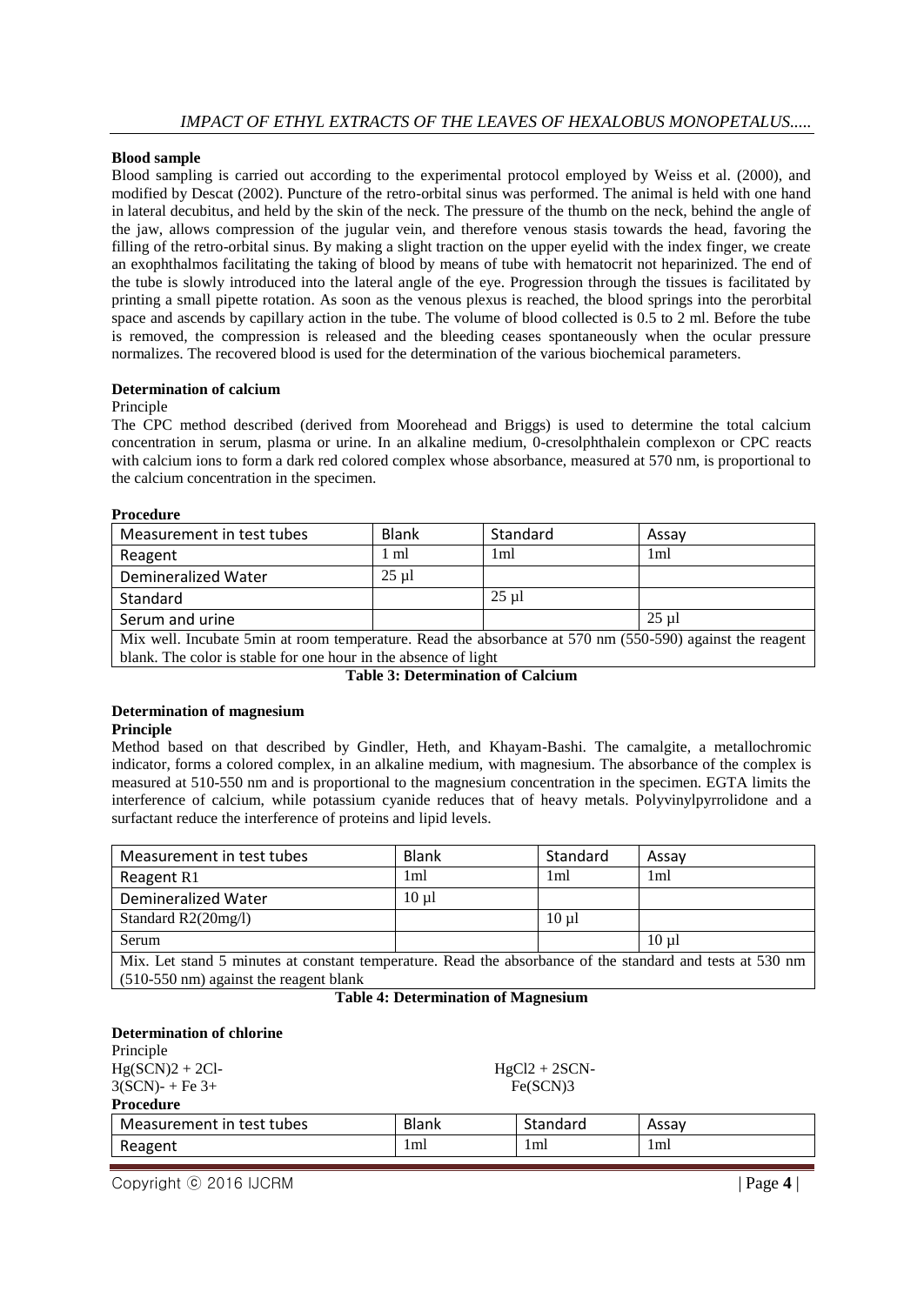| Demineralized Water                                                                                      | $10 \text{ ul}$ |            |                 |  |
|----------------------------------------------------------------------------------------------------------|-----------------|------------|-----------------|--|
| Standard                                                                                                 |                 | $10 \mu l$ |                 |  |
| Serum and urine                                                                                          |                 |            | $10 \text{ ul}$ |  |
| Mix well. Incubate for 5 min at room temperature. Record the absorbances at 500 nm (450-500) against the |                 |            |                 |  |
| reagent blank. The reaction is stable 30 min in the absence of light.                                    |                 |            |                 |  |

# **Table 5: Determination of Chlorine**

#### **Determination of urea**

Principle

The method used is the enzymatic method based on the reaction described by Talke and Schubert (1895). The reaction scheme is as follows:

| $NH3+oxoglutarate+ NADH + H+$ | Glutamate + $NAD++H20$ |
|-------------------------------|------------------------|
| Urée $+H20$                   | $2NH3 + CO$            |

The decrease in absorbance due to the conversion of NADH to NAD +, measured for a given time at 340 nm, is proportional to the urea concentration in the specimen.

**Procedure**

| Measure in a thermostatically controlled tank (30 $\degree$ C or 37 $\degree$ C)                   | Standard         | Assav           |
|----------------------------------------------------------------------------------------------------|------------------|-----------------|
| Reagent                                                                                            | 1ml              | 1 <sub>m1</sub> |
| Standard                                                                                           | 5 <sub>µ</sub> 1 |                 |
| urine                                                                                              |                  | 5 <sub>µ</sub>  |
| Mix. Read the concentrations at 340nm. 1st A1 reading in 30 seconds. 2nd reading A2 at 90 seconds. |                  |                 |

# **Table 6: Determination of urea**

#### **Dosage of Creatinine**

Principle

The method used is the reaction (Jaffé reaction, without pre-treatment step of the specimen) of creatinine with picric acid in an alkaline medium whose developmental kinetics are measured at 490 nm (490-510). This method has been optimized (specificity, speed and adaptability) by the development of a two-point kinetic method.

Procedure

| Measure in a 1cm tank of optical path.                                                                | <b>Blank</b>       | Standard           | Assay              |
|-------------------------------------------------------------------------------------------------------|--------------------|--------------------|--------------------|
|                                                                                                       | (facultatif)       |                    |                    |
| Reagent $(R1+R2)$                                                                                     | 1 <sub>m1</sub>    | 1 <sub>ml</sub>    | 1ml                |
| Demineralized Water                                                                                   | 100 <sub>µ</sub> 1 |                    |                    |
| <b>Standard</b>                                                                                       |                    | 100 <sub>µ</sub> 1 |                    |
| urine                                                                                                 |                    |                    | 100 <sub>µ</sub> 1 |
| Mix well after 30 seconds, record absorbance A1 at 490nm (480-510) against reagent blank or distilled |                    |                    |                    |
| water. Read the absorbance.                                                                           |                    |                    |                    |

#### **Table 7: Determination of creatinine**

Statistical analysis

Statistical processing was carried out on independent serial samples using STATISTICA software version 5.5. The results are considered statistically significant when  $P \le 0.05$ .

# **RESULTS**

Extraction yield

The yield is determined by the ratio of the weight of the dry extract after evaporation to the weight of the dry vegetable material used for the extraction multiplied by 100 (Medane, 2012). Let R be the yield of the extract,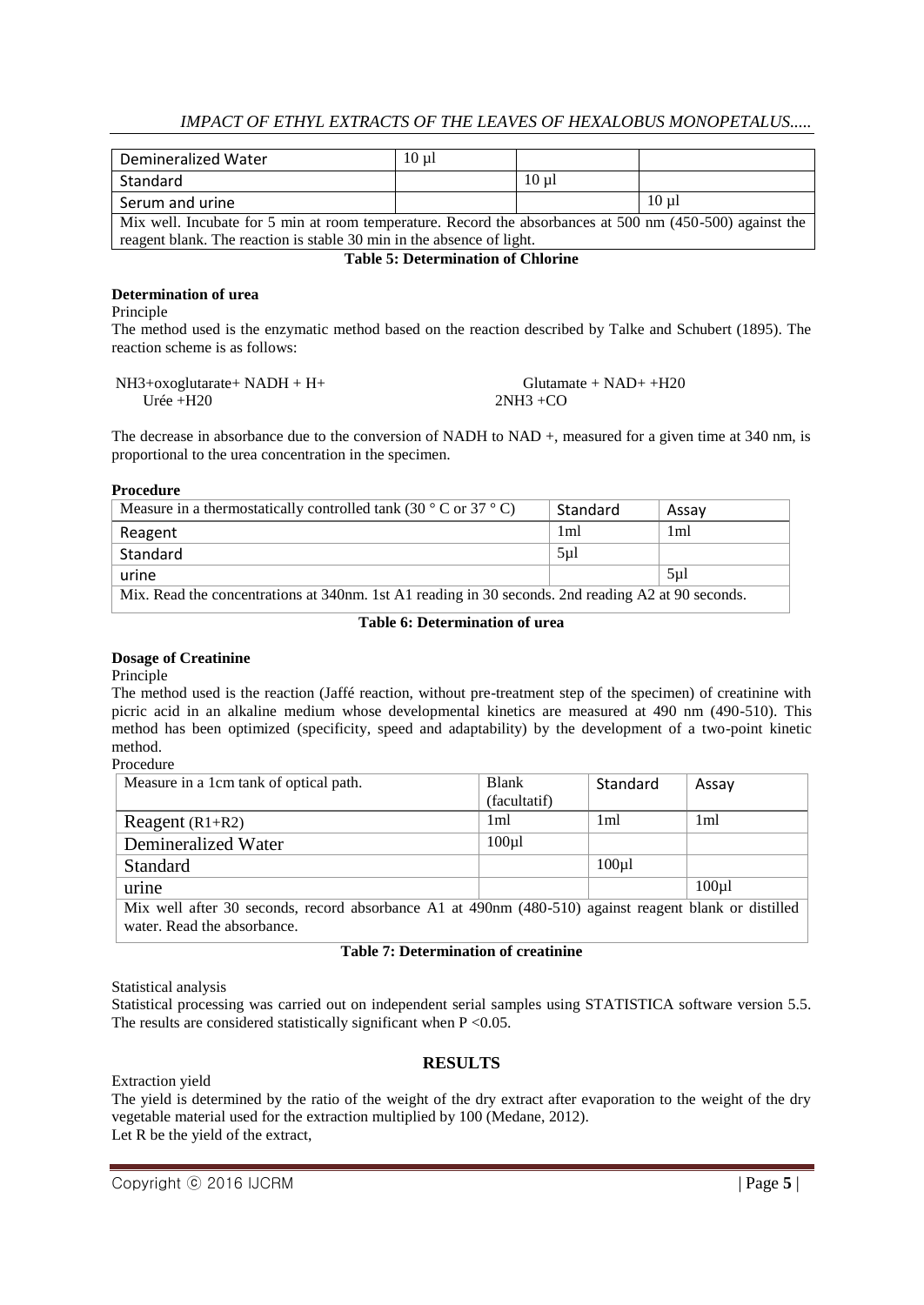Mass of the extract<br> $R = \frac{67.56}{200} \times 100$ 

# **Mass of the leaves powder**

 **X 100**

This study shows that after ethyl extraction of the powder of the leaves of Hexalobus monopetalus, we obtained a yield of 33.78%. The extract has a dark red color.

# **Phytochemical Screening**

Table 8 shows the result of the phytochemical screening of the EEHm

| Groupes Chimiques             | Sous-groupes                         | <b>Observations</b>          |
|-------------------------------|--------------------------------------|------------------------------|
| The polyphenolic              | tannins                              | $+ + +$                      |
| compounds                     | Gallic tannins                       | $++$                         |
|                               | Catechic or condensed tannins        | $++$                         |
|                               | anthocyanin                          | $++$                         |
|                               | Leuco anthocyanin                    | $+ + +$                      |
| flavonoids                    | flavone                              | $+ + +$                      |
| Mucilage                      |                                      | $^{+++}$                     |
| Reducing compounds            |                                      | $+ + +$                      |
| saponosides                   |                                      | $\qquad \qquad$              |
| alkaloids                     |                                      | $+ + +$                      |
| Cyanogenic derivatives        |                                      |                              |
| <b>Anthracene Derivatives</b> | <b>Free Anthracenics</b>             | $+ + +$                      |
|                               | O. Heterosides                       | $\ddot{}$                    |
|                               | (A. combined)                        | $\qquad \qquad \blacksquare$ |
| triterpenoids                 | C. Heterosides                       | $\qquad \qquad \blacksquare$ |
| steroids                      | (A. combined)                        | $\ddot{}$                    |
| coumarins                     | tannins                              |                              |
| Quinonic derivatives          | Gallic tannins                       | $^{+++}$                     |
| - Absent                      | $+$ little abundant<br>$++$ Abundant | $++$ Very abundant           |

**Table 8: Phytochemical Screening Results**

The results of the phytochemical screening showed the presence of several chemical compounds with various properties and in various proportions (see Table 8). These are polyphenolic compounds such as: gallic tannins, catechic or condensed tannins, anthocyanins, and leuco-anthocyanins; Flavonoids; Mucilages; Reducing compounds; Alkaloids; Of certain anthracene derivatives such as: free anthracenics, O-heterosides; Steroids and quinone derivatives. As for alkaloids, they have also been detected in the essential oils of fruits of Hexalobus monopetalus by Hamisi et al. (2014). This supposes that this compound is not found only at the leaf level.

# **Diuretic activity**

Variation of the urinary volume of 6h and 24h FIG. 9 shows the urinary volumes of 6 h and 24h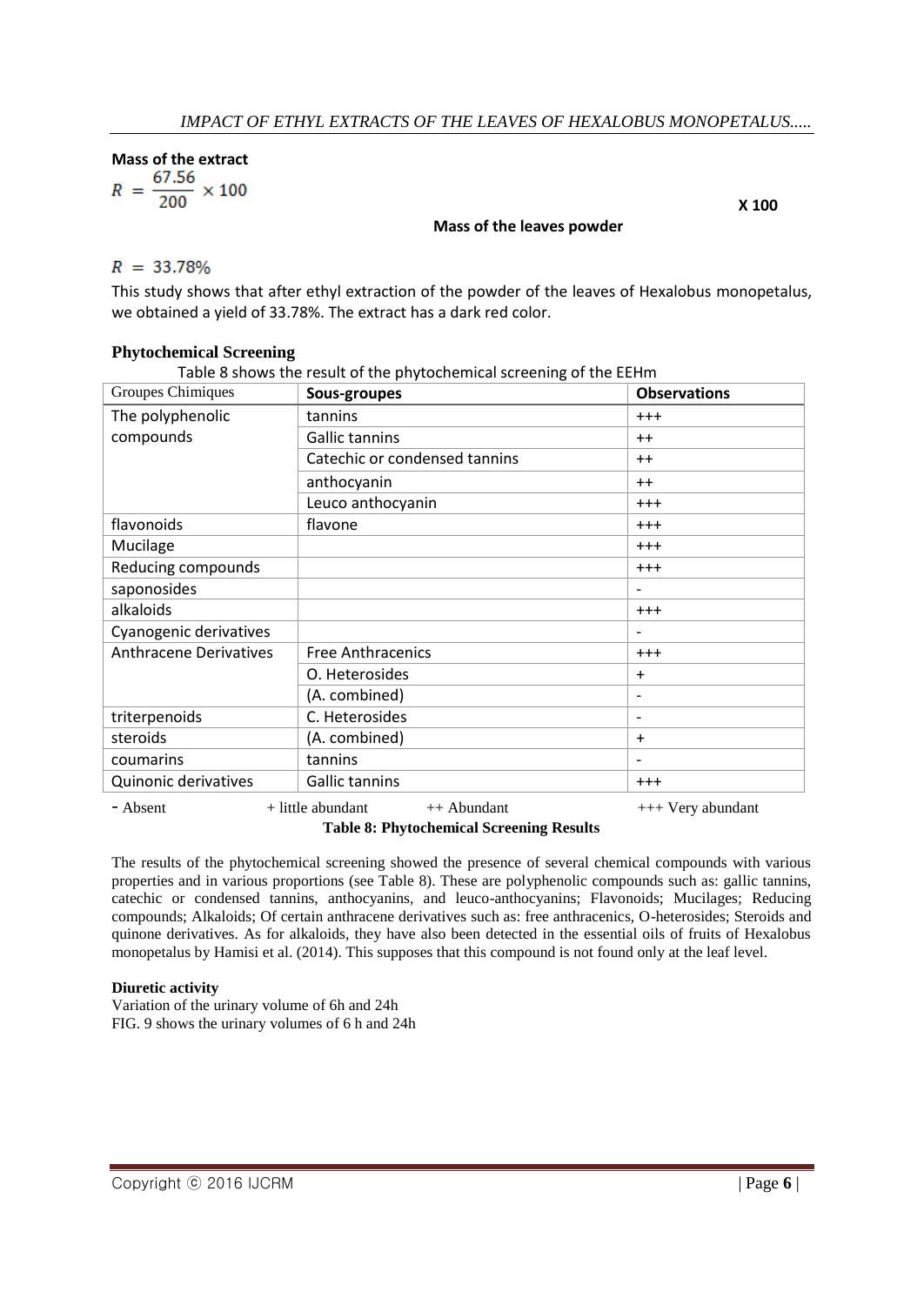

**Figure 9: Urinary volumes of 6 hours and 24 hours**

The analysis of this figure shows the variation of the urinary volumes of 6 hours and 24 hours.

- Furosemide (MR) at a dose of 20mg / kg bw resulted in an increase in urinary volumes compared to the control from the first hour to the 6th hour. The overload elimination time is within the first three hours after administration.

- EEHm caused a significant increase in urine volumes compared to the control at doses 67.5 and 135 mg / kg bw, as compared to furosemide at 135 mg / kg bw from the second hour after administration and continued until 'At the 24th hour. The action is important at the dose of  $135mg / kg$  bw (27.5  $\pm$  2.5) mL in 24h.

# **The results of the diuretic activity of the EEHm**

The estimated diuretic activity of EEHm and furosemide, based on the value of volumetric urinary excretion, is shown in Table 9.

| treatments                | Dose/Kg/bW            | VA NaCl<br>(ml of bw) | VE/6h<br>(mL) | <b>EUV</b><br>$\frac{9}{6}$ | Activity             |
|---------------------------|-----------------------|-----------------------|---------------|-----------------------------|----------------------|
|                           | $50$ mL               |                       | 10 2.61       | 100                         | <b>Diuretic</b>      |
| Distilled water (control) | $20 \text{ mg}$       | 10                    | 20 2.07       | <b>200</b>                  | No activity          |
| furosemide                | $67,5 \,\mathrm{mg}$  | 10                    | 17,7 3,56     | 177                         | Significant activity |
| Dose 1                    | $135 \text{ mg}$      | 10                    | 26,25 3,72    | 262.5                       | Significant activity |
| Dose 2                    | $202,5 \,\mathrm{mg}$ | 10                    | 20,3 2,32     | 203                         | Significant activity |

**Table 9: Results of the diuretic activity of the ethyl extract of the leaves of Hexalobus monopetalus and furosemide in Wistar rats**  $(n = 5)$ 



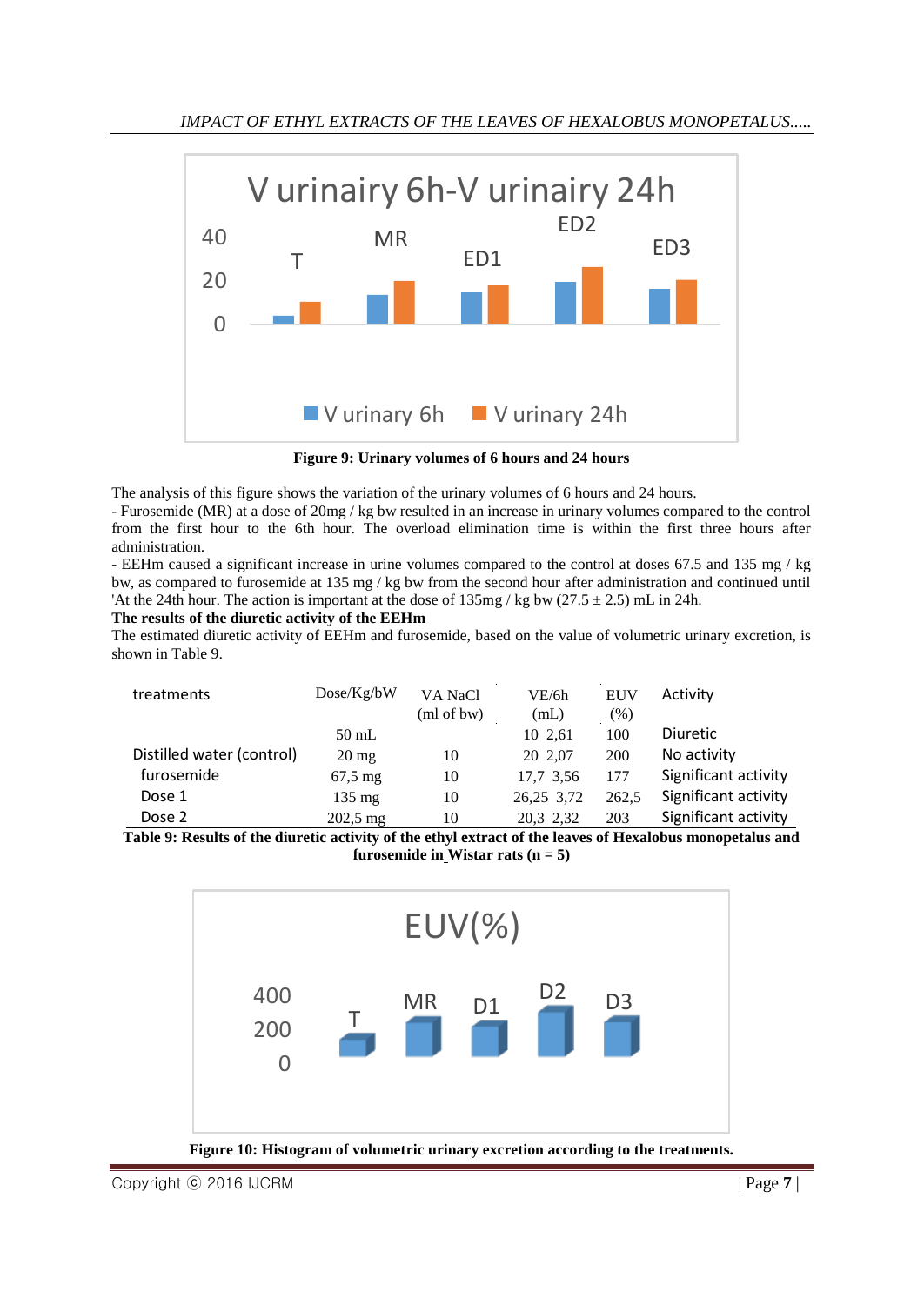Figure 10 shows the results of the evolution of the EUVs. Indeed, it shows an important diuretic activity (VEU  $\geq$ 150%) in the ethyl extract of the leaves of Hexalobus monopetalus at all doses. However, the highest diuretic activity is obtained with the dose of 135 mg / kg bw (262.5). This activity is greater than that of furosemide (200). The first urination was faster: 15 min after the administration of 135 mg / kg of the ethyl extract of the leaves of Hexalobus monopetalus.

From the analysis in Figure 11, we can say that the MHEA has a significant diuretic activity at all doses after 24h. This activity is very important at a dose of  $135mg / kg / bw$  which is even higher than that of the reference molecule (furosemide).

### **Variation of urinary PH**



**Figure 11: Histogram of urinary pH variation**

The graph in Figure 11 shows the pH of the urine samples taken 24 hours later. The histogram of urinary pH variation shows that EEHm at doses 67.5; 135 and 202.5mg / kg bw resulted in a slight increase in urine pH compared with the control at 9.10; 9.15 and 9.30 with respect to the control (8.75). However, these values are low compared with that obtained with furosemid (9.75). Therefore, EEHm does not influence urinary pH. The urinary medium remains always basic (pH above 7).

# **Salidiuretic activity**

Urinary concentrations of sodium, potassium and chloride ions and the ratio of Na + / K + concentrations are given in Table 10.

| <b>Traitements</b>                 | Concentration des ions (mmol/L) |                  |                   | Rapport         |
|------------------------------------|---------------------------------|------------------|-------------------|-----------------|
|                                    | $Na+$                           | $K+$             | CI-               | $[Na+] / [K+]$  |
| Eau distillée (témoin)             | $52.7 \pm 1.5$                  | $13 \pm 1$       | $59,95 \pm 1,5$   | $4.05 \pm 0.5$  |
| $67,5 \text{ mg/kg}$ (D1)          | 239,9<br>$\pm$<br>0.50          | $23,21 \pm 1.5$  | $154 \pm 1$       | $10.34 \pm 1.5$ |
| 135 mg/kg $(D2)$                   | $121,25 \pm 1$                  | $15,77 \pm 1,5$  | $130,95 \pm 0.50$ | $7.69 \pm 0.5$  |
| $202,5$ mg/kg (D3)                 | $184.7 \pm 1.5$                 | $22,88 \pm 0,50$ | $207.9 \pm 1$     | $8.07 \pm 0.50$ |
| Furosemide<br>$(50 \text{ mg/kg})$ | $152,3 \pm 1$                   | $14,73 \pm 1$    | $169,45 \pm 1$    | $10,34 \pm 1$   |

 $D1 =$  dose 1;  $D2 =$  dose 2;  $D3 =$  dose 3.

**Table 10: Urinary ionogram results of wistar rats after treatment**.

The observation of Table 10 reveals that the ethyl extract of the leaves of Hexalobus monopetalus allowed the rats to excrete more sodium than potassium. Table 10 shows the mean of the different types of ions quantified in each batch with the ratio  $[Na +]/[K +]$ . The analysis of this same table shows that the  $[Na +]/[K +]$  ratio of the 67.5 mg / kg bw of the ethyl extract of the leaves of Hexalobus monopetalus was 10.34; The same result for furosemide at 20 mg / kg bw and 4.05 for rats treated with water (control). This ratio is slightly lower at doses of 135 and 202.5 mg / kg bw, which are 7.69 and 8.07, respectively.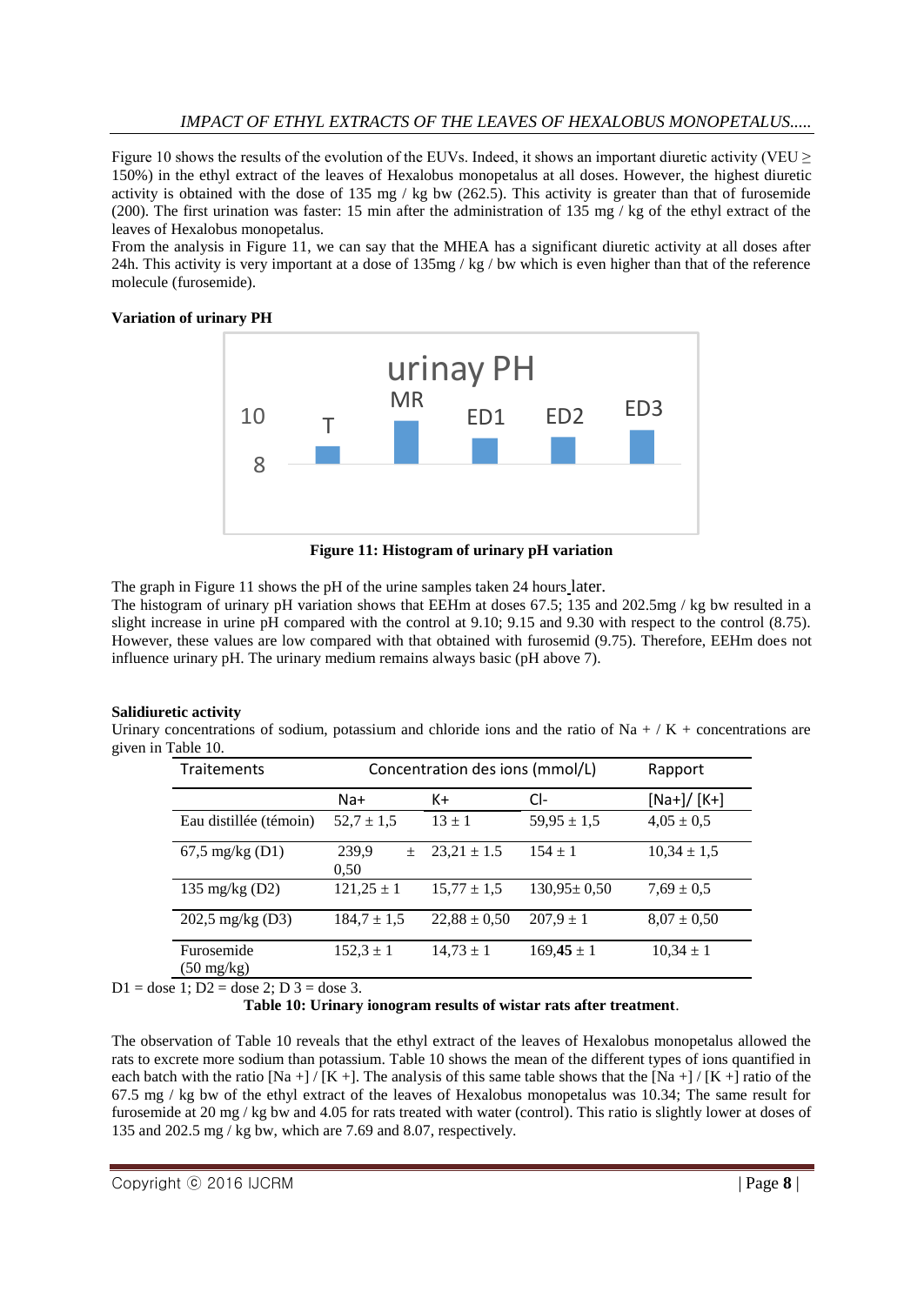# **Results of the determination of other blood and urinary parameters after administration of the ethyl extract of the leaves of Hexalobus monopetalus.**

Changes in serum calcium under the effect of EEHm

# **Figure 12: Calculation**

The analysis of the figure shows that the blood calcium level varies between 95 and 99 mmol / L with the EEHm at the different doses and that of the furosemide is 101 mmol / L. Compared to the control (87.5 mmol / L), there was a slight increase in the blood calcium level due to EEHm, but this increase was lower than that induced by furosemide.

#### **Variation of magnesemia due to EEHm**

### **Figure 13: Magnesemia**

The analysis of FIG. 14 shows that the EEHm at doses 135 and 202.5 mg / kg bw does not lead to any change in the level of blood magnesium (22 mmol) compared with the control (22.5 mmol) as well as Furosemide. However, EEHm at a dose of 67.5 mg / kg bw results in a slight decrease in the level of magnesium in the blood.Variation de la Kaliémie-Kaliurie sous l'effet de l'EEHm

### **Figure 14: Kaliemia-Kaliuria**

The serum potassium does not vary at all at the different doses of the extract.On the other hand, kaliuria increases significantly at the different doses of the extract compared to the control ( $13 \pm 1$ ) and furosemide  $(14.73 \pm 1)$ . It peaks at a dose of 67.5 mg / kg bw  $(23.21 \pm 1.5)$ .

• Variation of Natremie-Natriurie under the effect of the EEHm

### **Figure 15: Natremia-Natriuresis**

Natremia does not vary at all by the different doses of the extract. Values are proportional to control and furosemide values. Natriuremia, on the other hand, increases very strongly at the different doses of the extract and has a peak at the dose 67.5 mg / kg bw  $(240 \pm 0.55)$ .

• **Variation of Chloraemia-chloruria under the effect of EEHm**

#### **Figure 16: Chloraemia-Chloruria**

Chloraemia does not vary at all at the different doses of the extract.Chloride, on the other hand, increases significantly compared to the control (59.95  $\pm$  1.5) and reaches its peak (207.9  $\pm$  1) at a dose of 202.5 mg / kg bw

• Variation of urinary urea at the different doses of the EEHm

#### **Figure 17: Urinary Urea in g / L**

The elimination of urea at different doses of EEHm was small compared to control (13.7  $\pm$  1) g / L and compared with furosemide (10.5  $\pm$  1.5) g / L, Is increased at a dose of 202.5 mg / kg bw. • Variation of creatinine at the different doses of the EEHm

#### **Figure 18: Creatinine**

Figure 19 shows a slight increase in urinary creatinine at doses 67, 5 and 202, 5 mg / kg bw of EEHm (206 and 201 mmol) versus control (160 mmol) and very high Slightly compared to furosemide. At the dose of 135 mg / kg bw of HESE, creatinineuria was almost unchanged

#### **DISCUSSION**

Our study is based on the impact of ethyl extracts of the leaves of Hexalobus monopetalus on diuresis and salidiuresis in rats. The yield of the extraction is 33.78% with an extract with a dark red appearance; Shiny and insoluble in water. This result is consistent with that of Elisabeth HOUEZE et al (2015) for an ethyl extraction as well. This could be explained by the fact that the same techniques were used during the extraction and that the leaves of the plant were harvested in the same geographical area during the same period. The leaves of Hexalobus monopetalus therefore contain active ingredients which are extractable by ethanol.

 The results of the screening show that the ethyl extract of Hexalobus monopetalus is rich in polyphenolic compounds such as: gallic tannins, catechic or condensed tannins, anthocyanins, and leuco anthocyanins; Flavonoids; Mucilages; Reducing compounds; Alkaloids; Of certain anthracene derivatives such as: free anthracenics, O-heterosides; Steroids and quinone derivatives. Alkaloids were also detected in the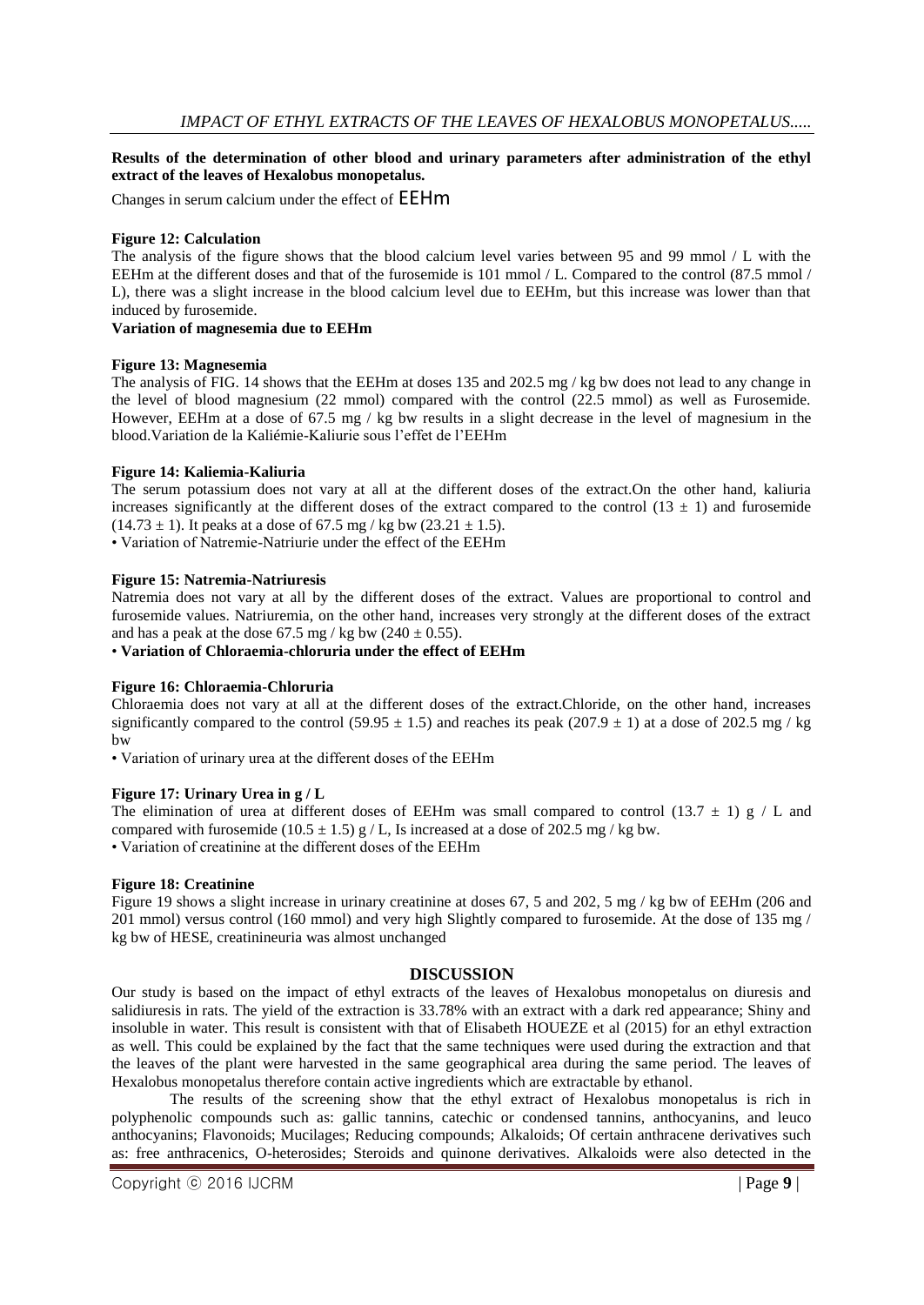# *IMPACT OF ETHYL EXTRACTS OF THE LEAVES OF HEXALOBUS MONOPETALUS.....*

essential oils of fruits of Hexalobus monopetalus by Hamisi et al. (2014). This supposes that this compound is not found only at the leaf level. According to Bruneton (2010), flavonoids are powerful diuretics and especially those of the flavonone type. Réméssy et al. (1996), by analyzing the mechanism by which flavonoids act, find that the protective and dilating effects of blood vessels and their ability to make blood flowing would be due to flavonoids. They argue that the elimination of toxins is an essential condition for promoting weight loss (Réméssy et al., 1996). However, the phytochemical analysis of the leaves of Hexalobus monopetalus reveals an abundant presence of flavonoids. This would explain the strong diuretic activity of the EEHm. Treatment with furosemide also gave a significant diuretic activity with a EUV of 200%. This result is similar to that of Toutain (2007), which showed that furosemide exerts the diuretic effect on Henle's loop, which makes him a diuretic. Doses 67.5; 135 and 202.5 mg / kg bw all lead to significant diuretic activity with respectively 197%, 262.5% and 203% volumetric urinary excretion in twenty-four (24) hours. Indeed, the urinary volume of furosemide (20 ± 2.07 mL) is low in EEHm at doses of 135 mg / kg bw (26.25 ± 3.72 mL); And; 202.5 (20.3 ± 2.32mL) and strong at that dose of 67.5mg / kg bw (17.7±3.56 mL) in 24h.The elimination of sodium was significant whereas that of potassium was less in animals treated with EEHm. The salidiuretic activity of this ethyl extract was 10.34 at the dose of 67.50 mg / kg / bw, 7.69 at the dose of 135 mg / kg / bw and 8.05 at the dose 202.5 mg / Kg / bw compared to 10.34 for furosemide 20 mg / kg and 4.05 for rats in the control group treated with distilled water. HEME therefore has a salidiuretic effect. These diuretic and salidiuretic effects of Hexalobus monopetalus may be beneficial in the management of certain cases of hypertension insofar as they act by urinary elimination of part of the water and sodium contained in the blood. This will result, according to Sanogo et al (2009), a decrease in blood volume and thus a decrease in blood pressure.In addition, potassium ion is the major cation of the intracellular medium and its gradient on both sides of the cell membrane is mainly determinant of the transmembrane electrical potential that influences the excitability of tissues such as nerves and muscles (Hannedouche, 2007). However, the results show that at 67.50 mg / kg, there is a high excretion of sodium and potassium retention. Then the aqueous extract of the leaves of Hexalobus monopetalus can be used to, on the one hand maintain the electrochemical composition of the intracellular medium and on the other hand to treat arterial hypertension at this dose. Urinary pH remained basic after administration of EEHm doses. This result is not in line with the results of ADEROMOU A. et al (2010) who evaluated the diuretic and salidiuretic properties of aqueous extracts of Elaeis guineensis and obtained urinary pH values between 6.1 and 8.6. Indeed, the latter observes a difference between the values of the pH which would be a consequence of the physiological difference of the organisms of the animals tested; or diet. However, with our extract, the different pH values obtained show that the EEHm does not influence the acid-base balance of the organism at different doses 67.5; 135 and 202, despite the physiological difference in the organisms of the test animals; or diet. The 135mg / kg dose of the extract is the best diuretic activity (262.5%) and the dose 67.5 mg / kg / bw of the extract is the best in terms of salidiuretic activity (10,  $34 \pm 1.5$ ). In addition the EEHm by stimulating renal urinary excretion facilitates the elimination of creatinine, a toxic waste of the body. However, EEHm would not facilitate removal of urea. The elimination of urea at different doses of EEHm was small compared to control (13.7  $\pm$  1) g / L and compared with furosemide (10.5  $\pm$  1.5) g / L, Is accentuated at a dose of 135 mg / kg bw. This would be due either to a negative influence of the EEHm on the metabolism of the amino acids, the urea being a waste resulting from this metabolism, or to an attack on the functioning of the kidneys. The ratio of sodium to potassium is normally greater than 1. A ratio of less than 1 indicates a functional renal insufficiency generally linked to hypovolemia by soda leak from Burtis C. A. et al. A ratio greater than 1 indicates hypernatriuresis and is found in the organic renal insufficiency according to Frey J. et al.The idea that MHEA alone would have a negative influence on amino acid metabolism is implausible. The low elimination of urea is therefore due to an organic kidney failure as the sodium / potassium ratio is greater than 1 with all the doses used.In addition blood levels of calcium; Magnesium; Sodium; Potassium and chlorine did not vary significantly under the effect of EEHm. The functioning of the ion channels is therefore not influenced by the EEHm.In other words, the EEHm is a diuretic and a salidiuretic which does not influence the functioning of the ion channels. The effective dose for this diuretic and salidiuretic activity is 135 mg / kg body weight. However, the removal of the urea is disturbed by the effect of the extract.

### **CONCLUSION**

The leaves of Hexalobus monopetalus consist of four (04) subclasses of polyphenolic compounds (gallic tannins, catechic or condensed tannins, anthocyanins, and leuco-anthocyanins), flavonoids, mucilages, reducing compounds, Alkaloids, two (02) types of anthracene derivatives (free anthracenics, O-heterosides), steroids, and quinone derivatives.The ethyl extract of the dried leaves of Hexalobus monopetalus has a high diuretic activity from 67.5 mg / kg / bw. This extract therefore contains active ingredients which give it diuretic action.The ethyl